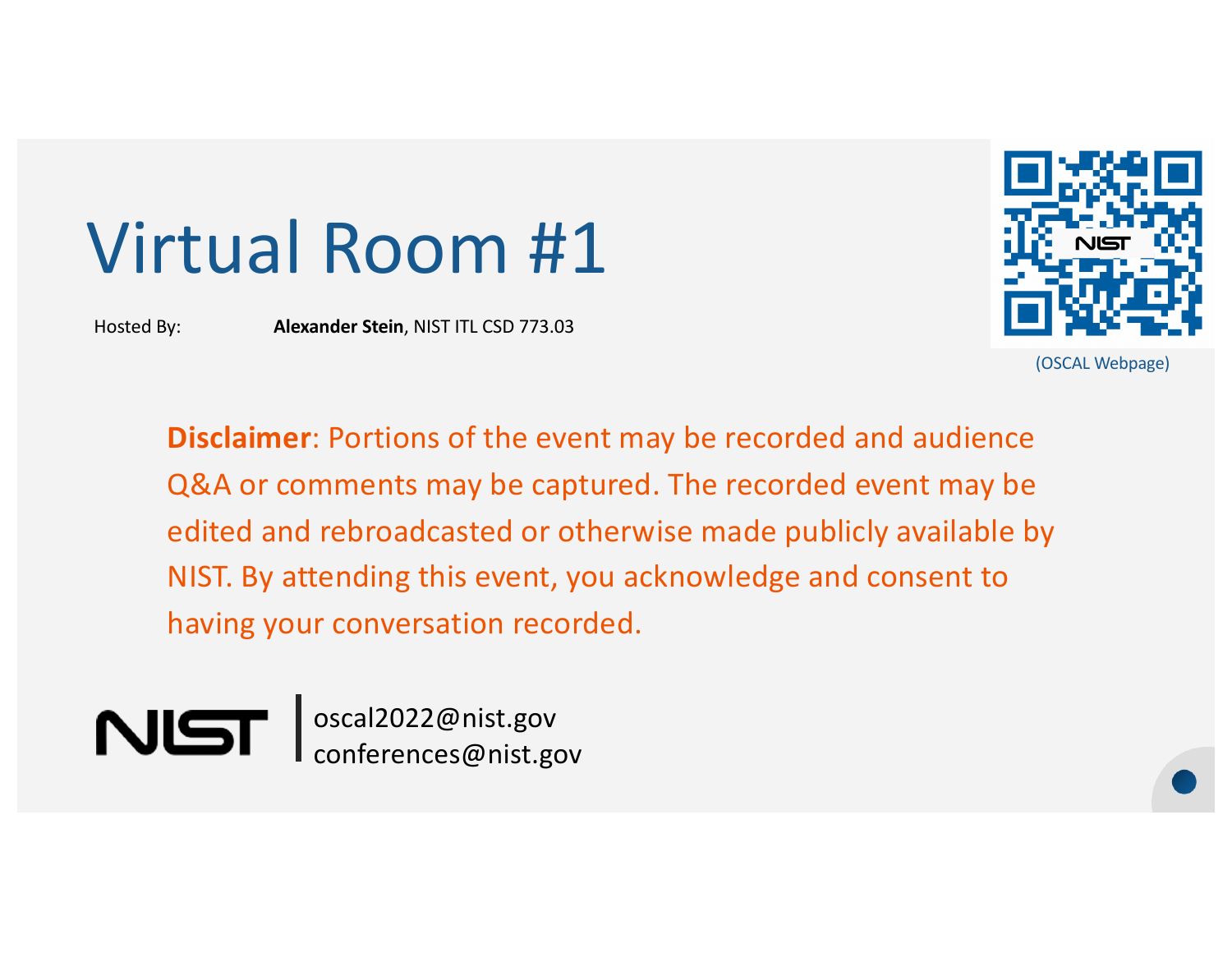#### **OSCAL: From Zero to Automation Hero**



**National Institute of Standards and Technology** U.S. Department of Commerce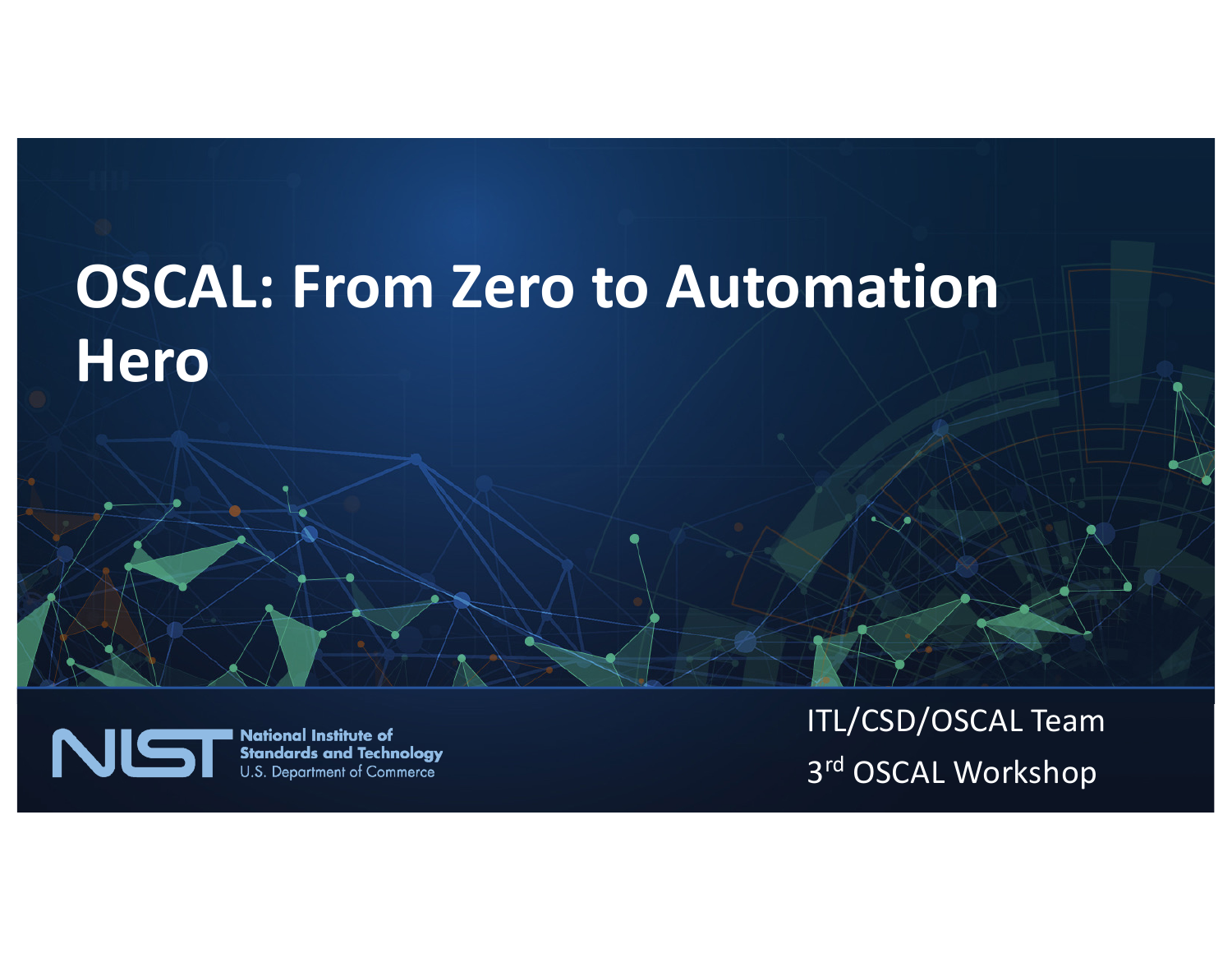#### How to manage all the controls?



#### It's challenging to manage all those controls in my security program.

Policy makers and baseline authors:

I **manage information security policies for my organization**. It's challenging to maintain all the sets of the controls and disseminate them to everyone my organization.

System engineers and security pros:

I **develop and/or operate the systems in my organization**. I need to stay up to date with my organization's policies in a structured way, double-checking that my systems meet and implement those requirements.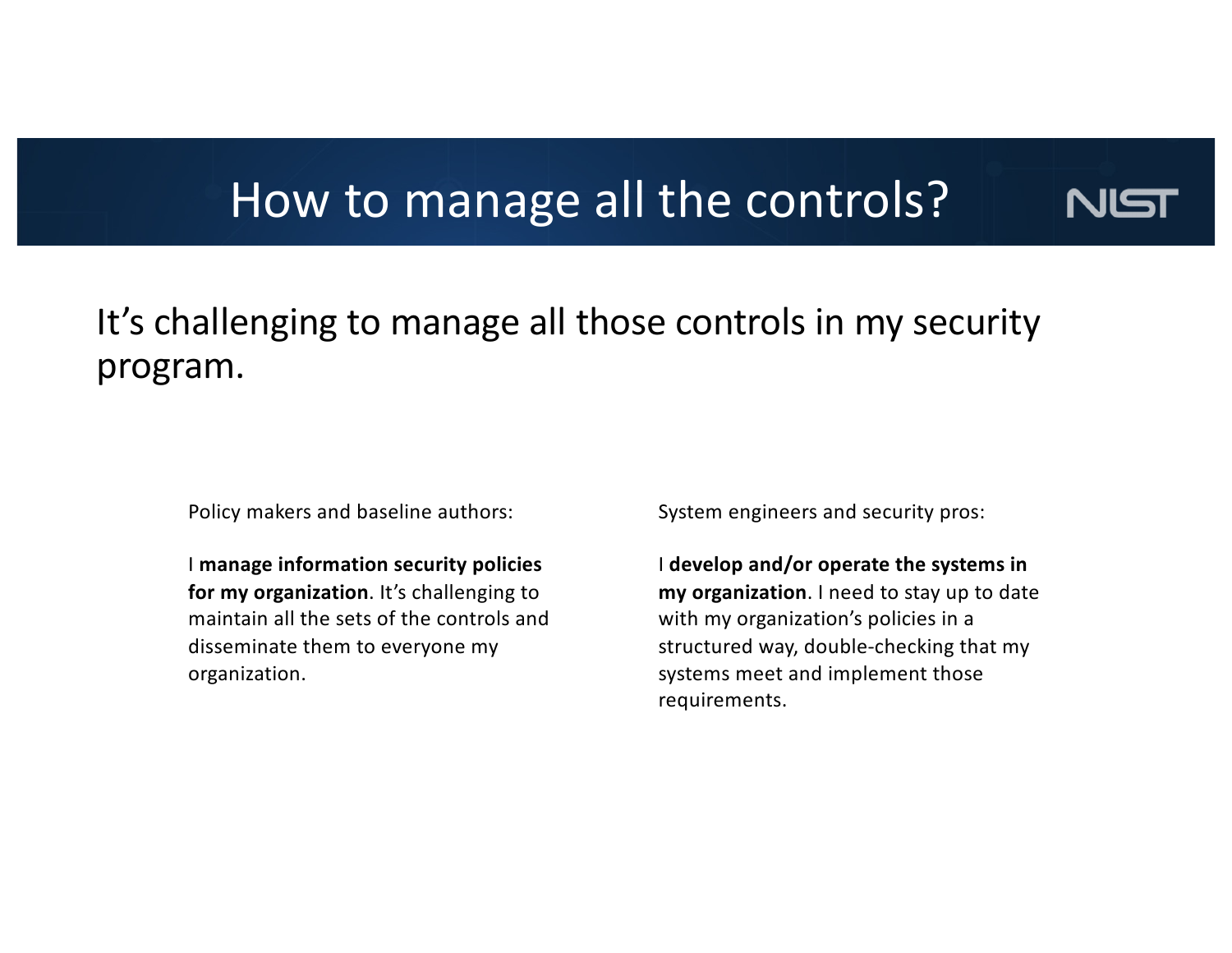## **But automation is hard!**



**National Institute of Standards and Technology** U.S. Department of Commerce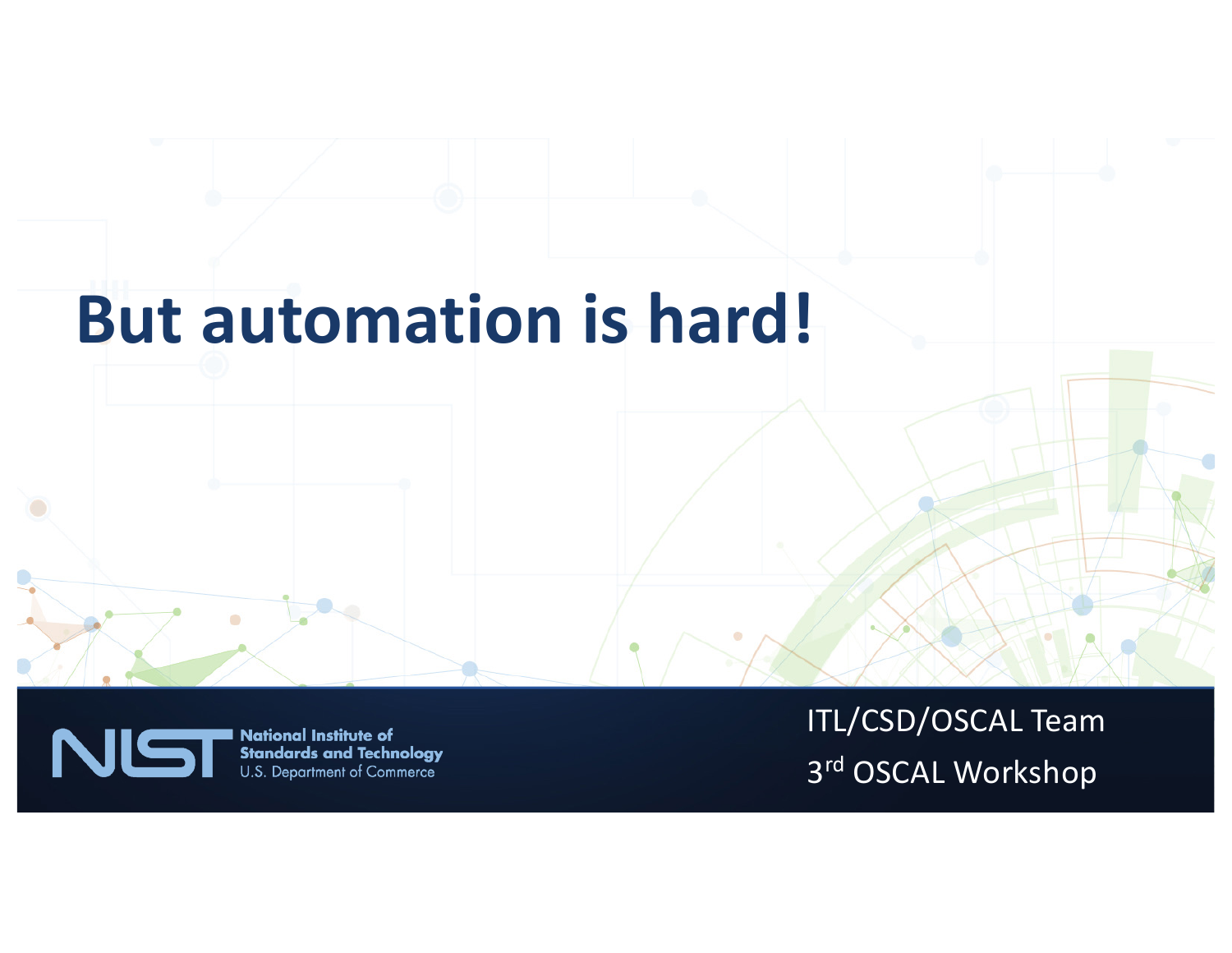## **Ok, so how I start with OSCAL?**



**National Institute of Standards and Technology** U.S. Department of Commerce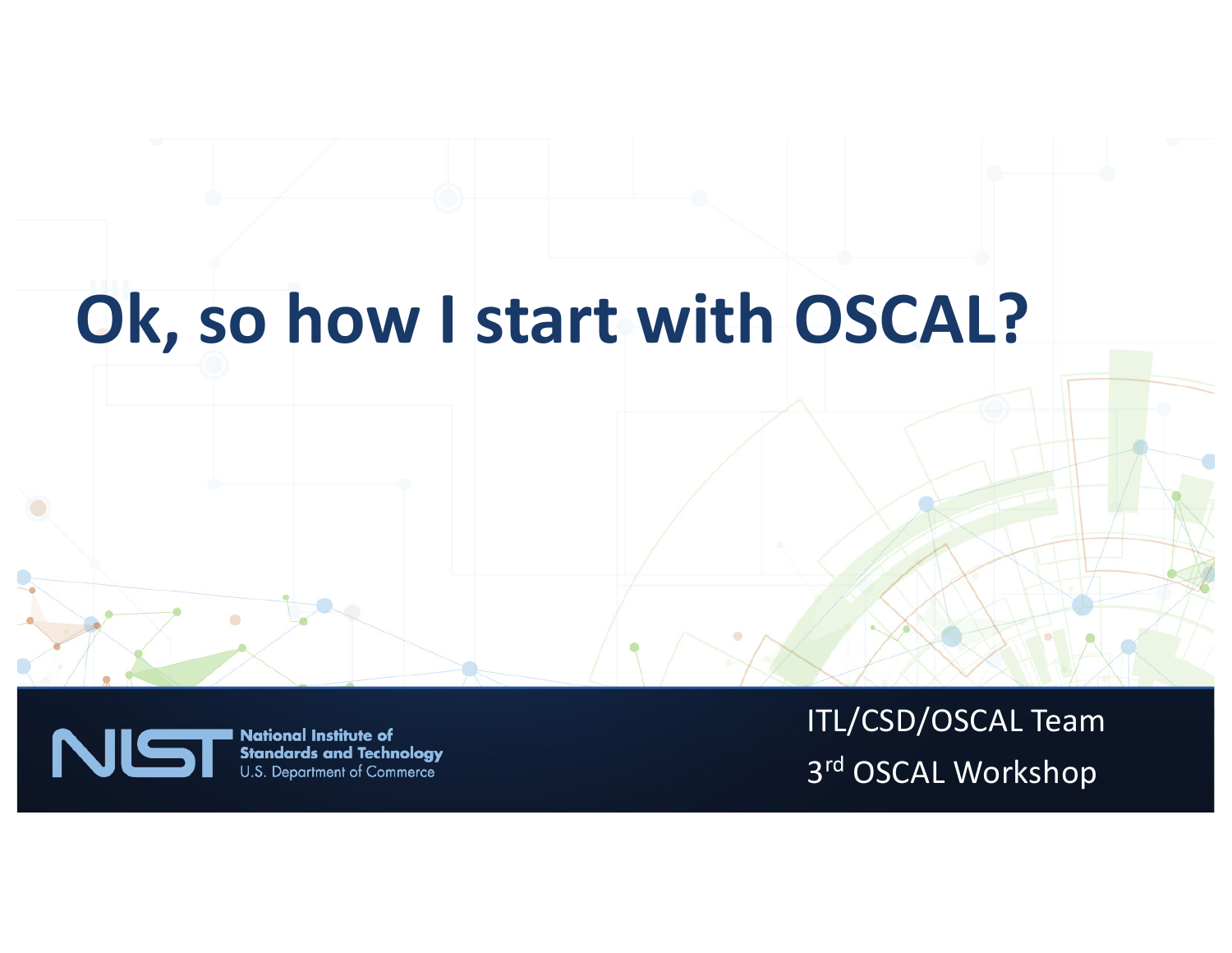#### **With the official NIST RMF catalog!**



**National Institute of Standards and Technology** U.S. Department of Commerce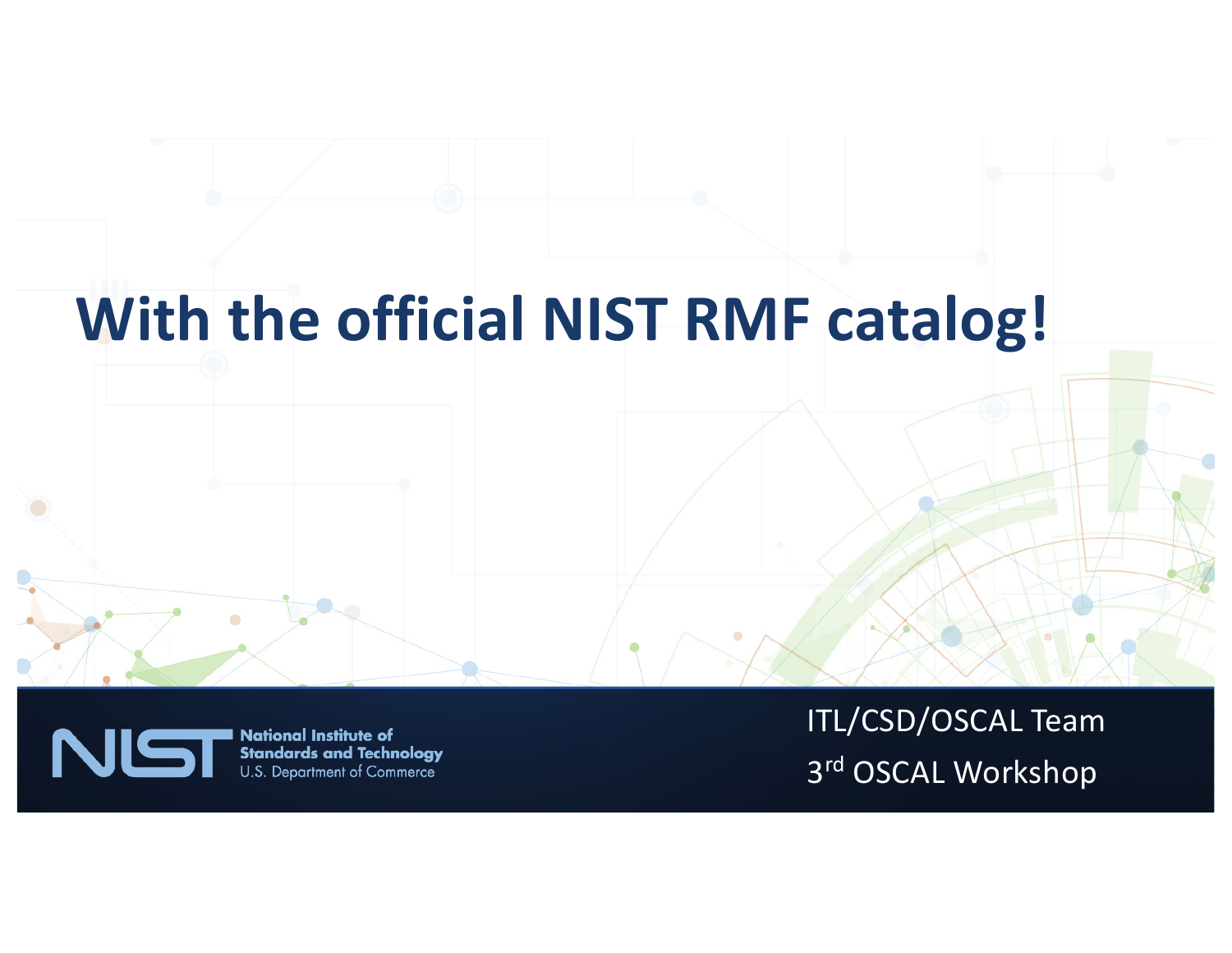#### **Step 1: Set up a repo, test importing the NIST catalog with one control.**



**National Institute of Standards and Technology** U.S. Department of Commerce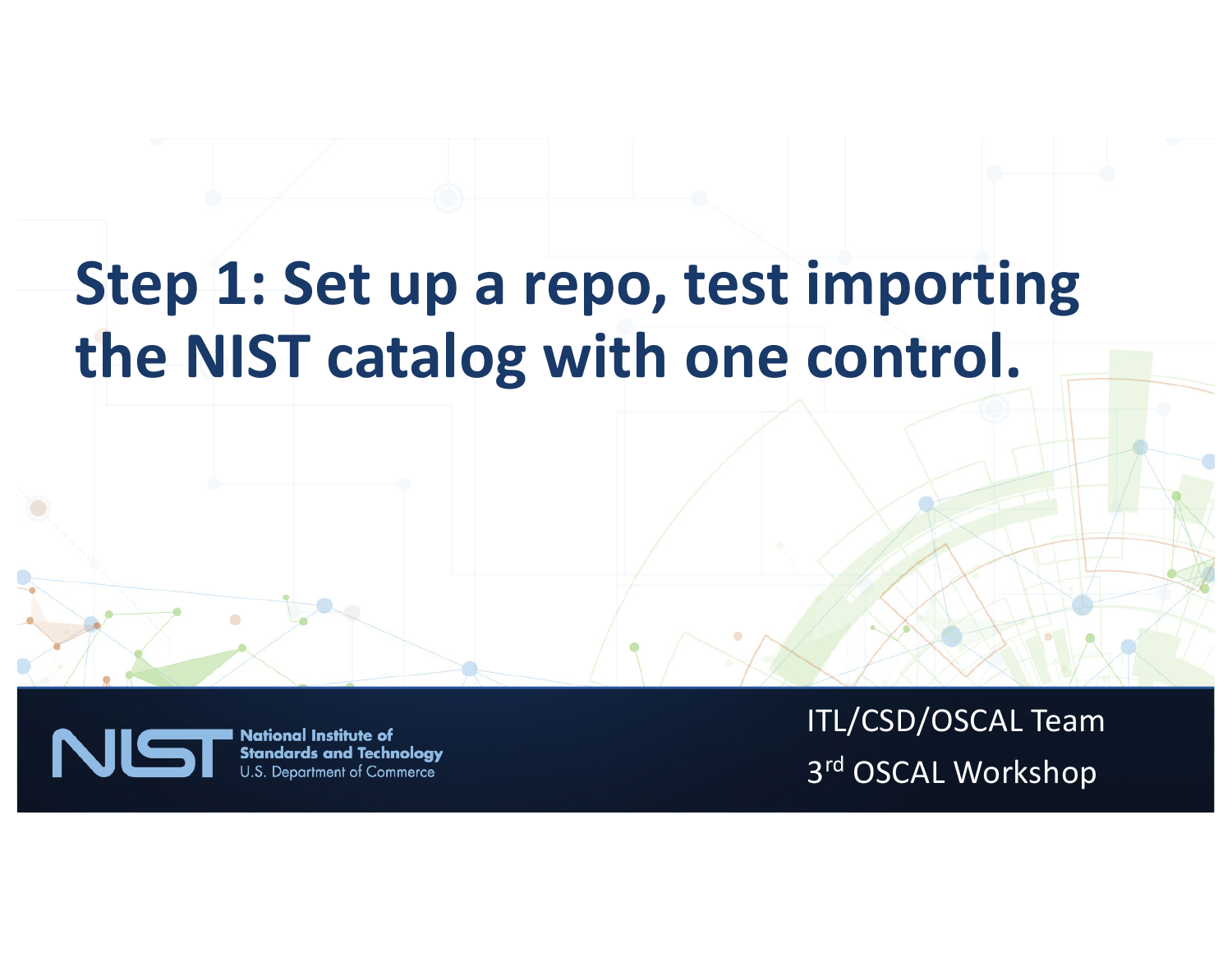## **Step 2: Just import everything.**



**National Institute of Standards and Technology** U.S. Department of Commerce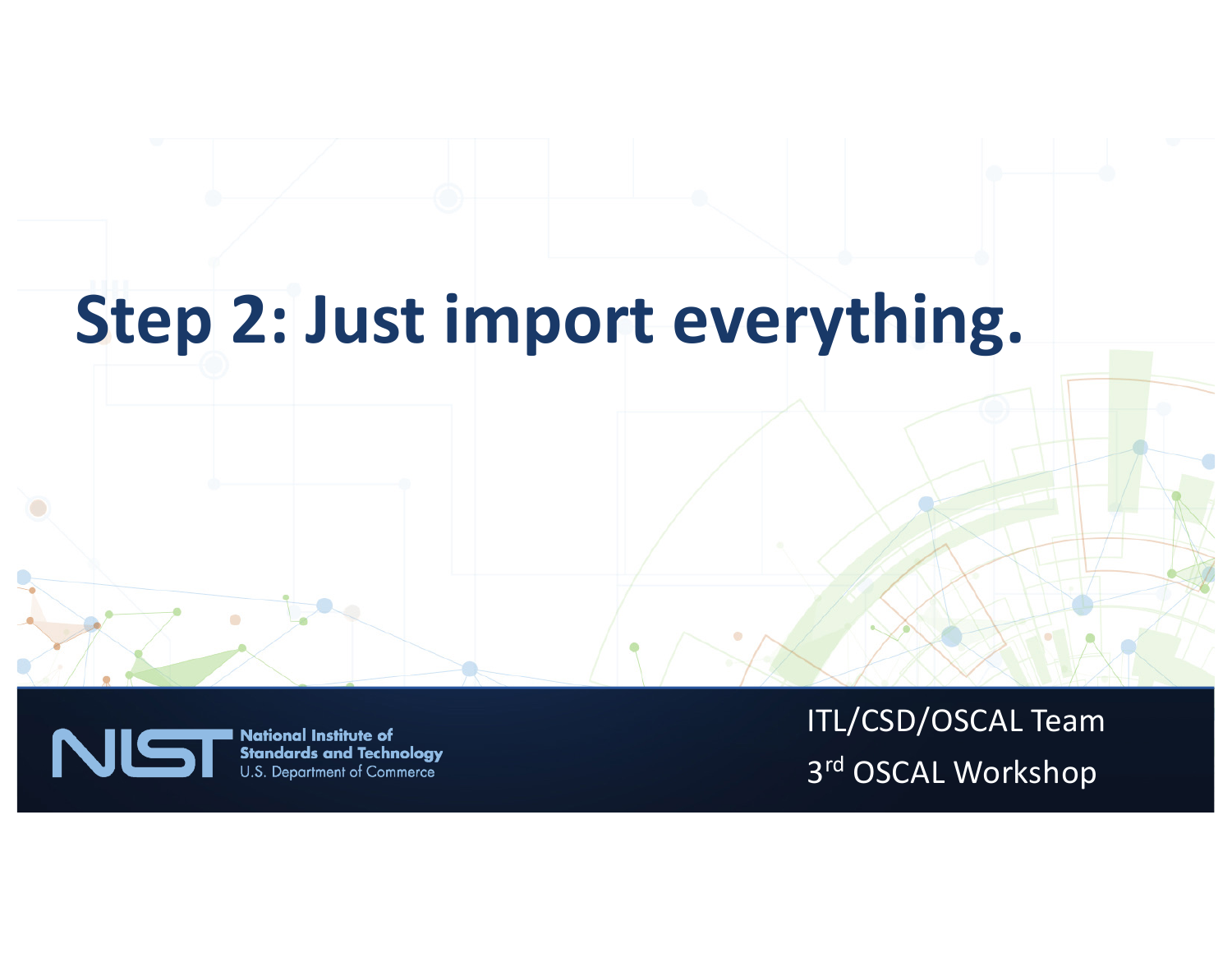#### **Step 3: Import everything, but delete some controls.**



**National Institute of Standards and Technology** U.S. Department of Commerce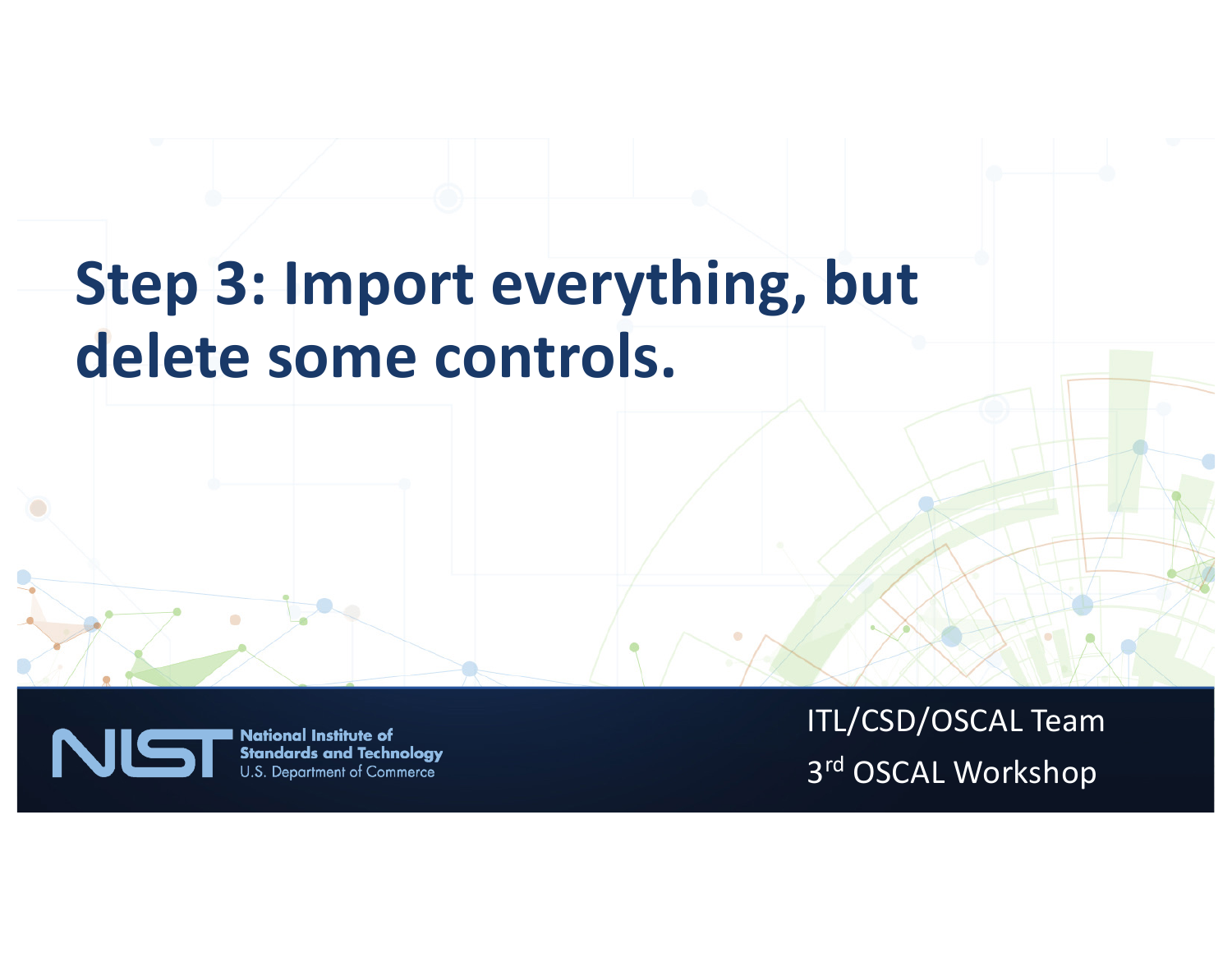#### **Step 4: Import controls, but set organization's required parameters.**



**National Institute of Standards and Technology** U.S. Department of Commerce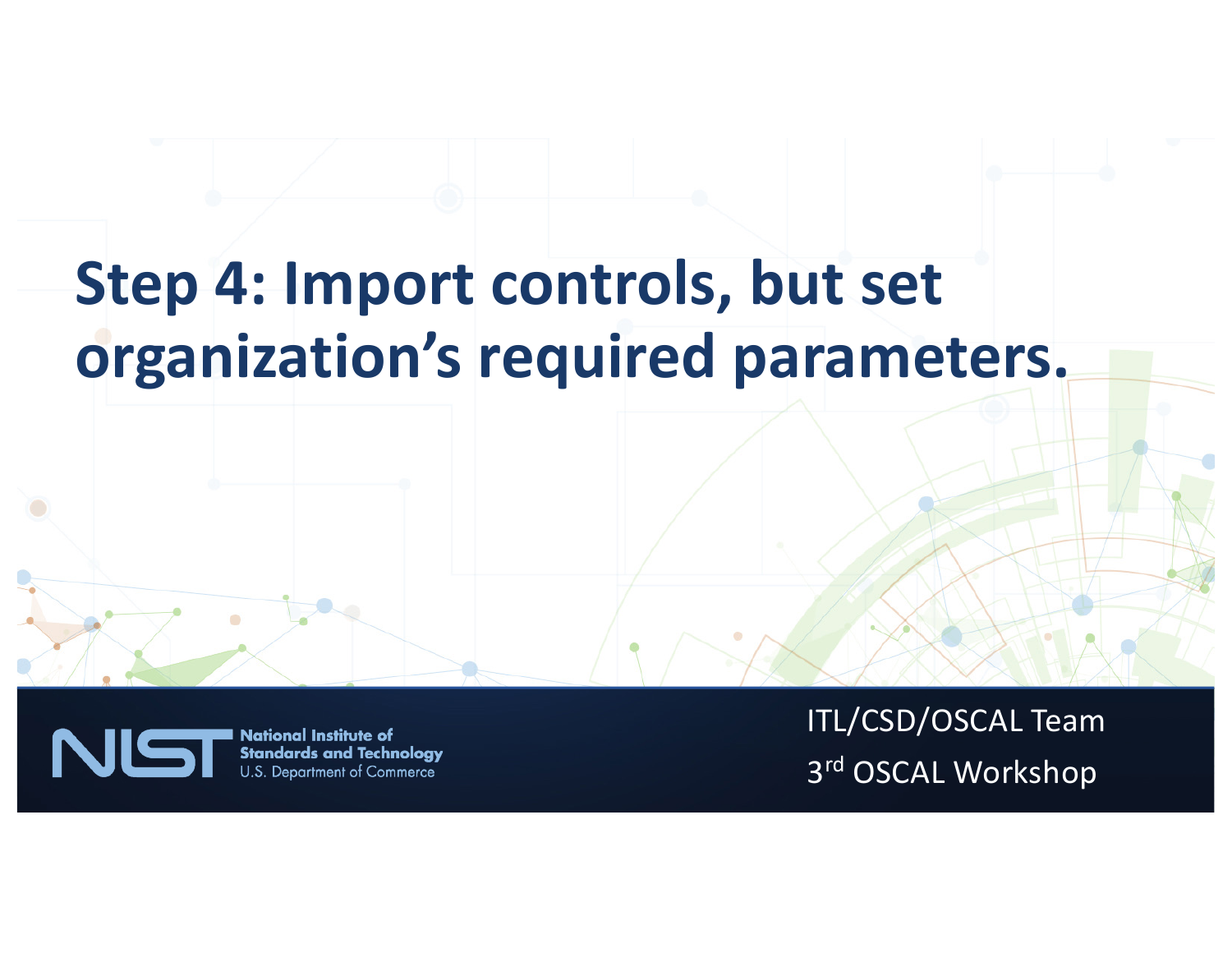## **Step 5: Import everything, but make some custom edits.**



**National Institute of Standards and Technology** U.S. Department of Commerce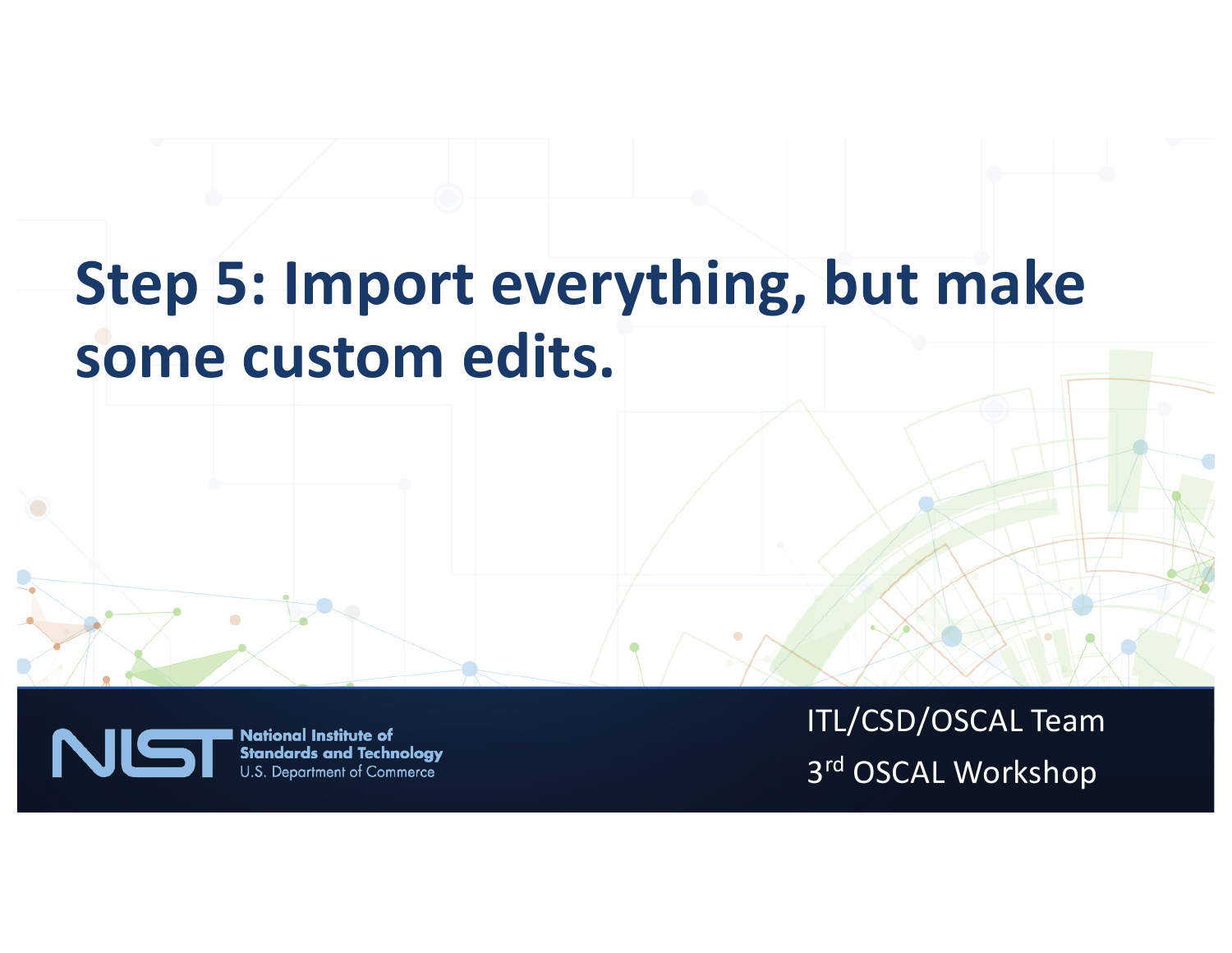## **Step 6: NIST makes upstream updates, pull those in.**



**National Institute of Standards and Technology** U.S. Department of Commerce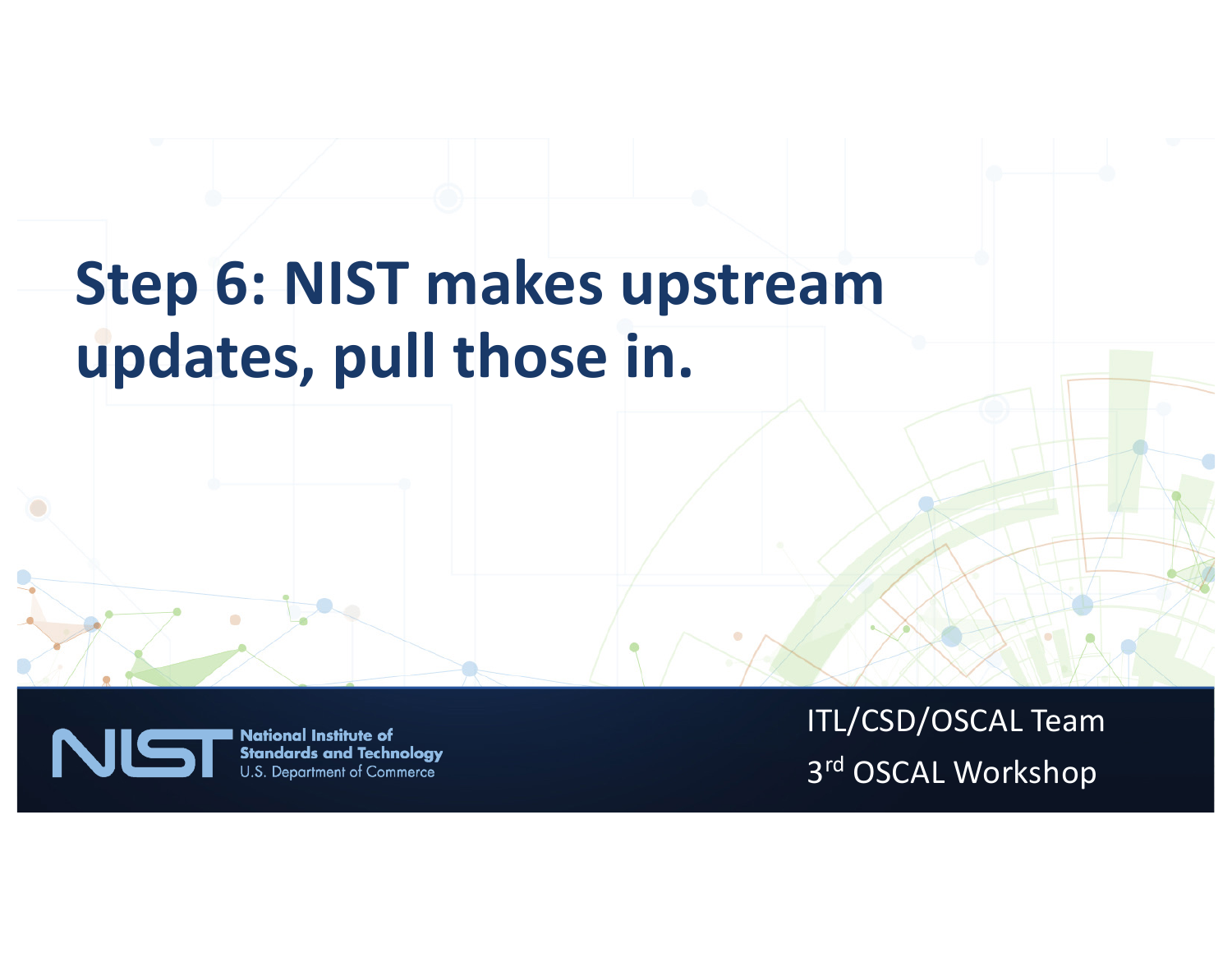#### **Step 7: NIST makes upstream updates, ignore some of them.**



**National Institute of Standards and Technology** U.S. Department of Commerce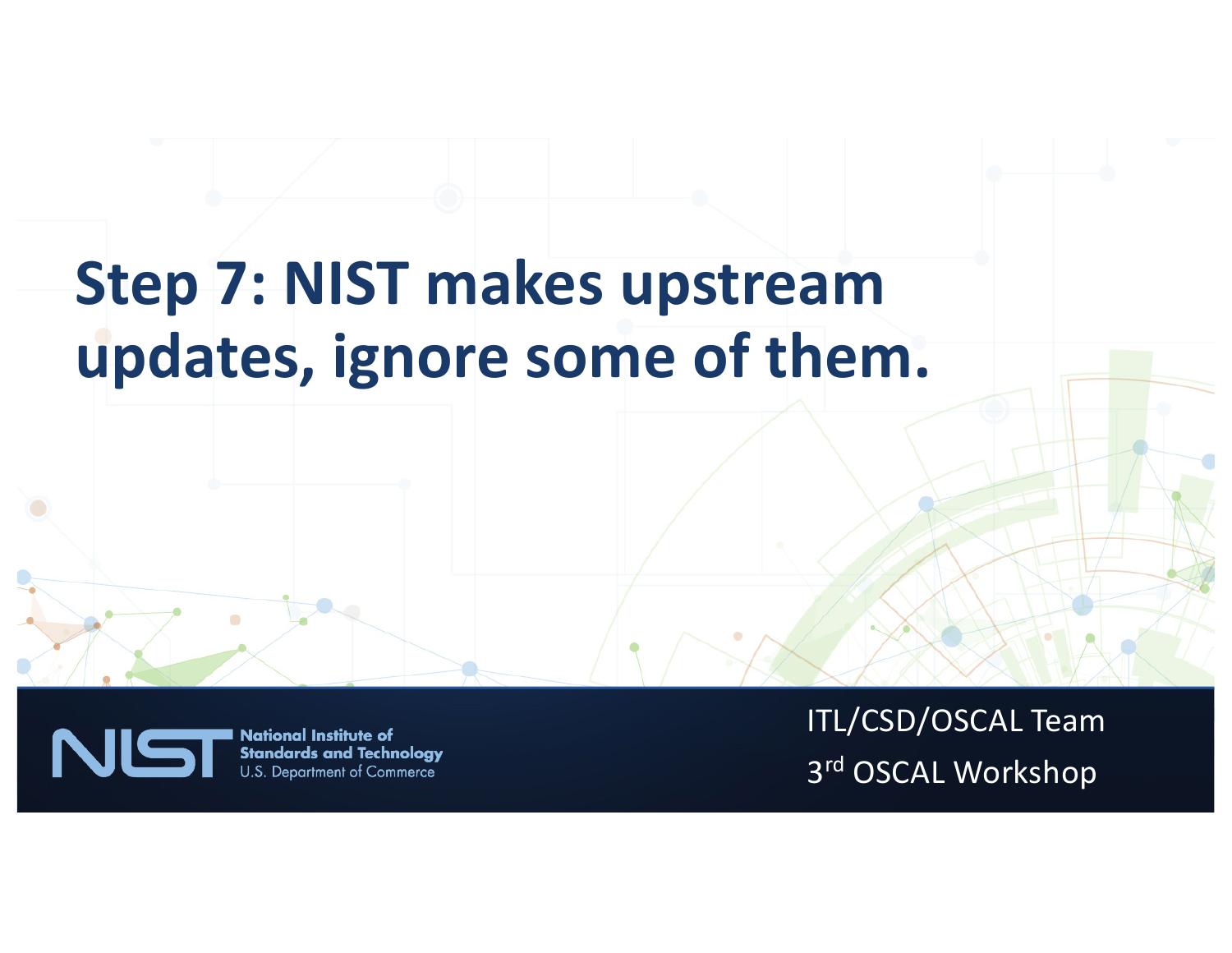### **Step 8: Make it viewable, not just automatable.**



**National Institute of Standards and Technology** U.S. Department of Commerce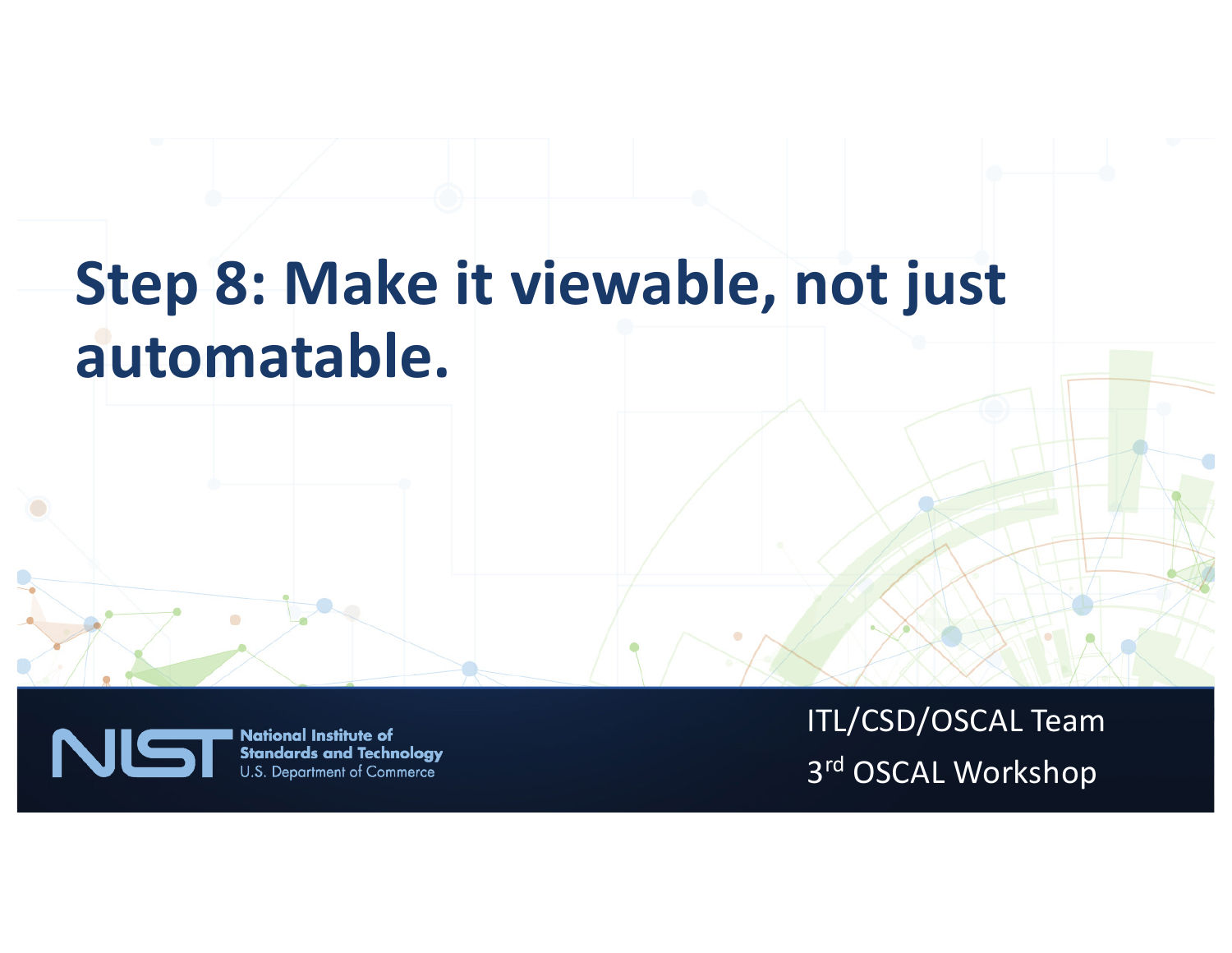#### **And we're done:**

#### **https://github.com/ImportantFederalAgency/catalog**



**National Institute of Standards and Technology** U.S. Department of Commerce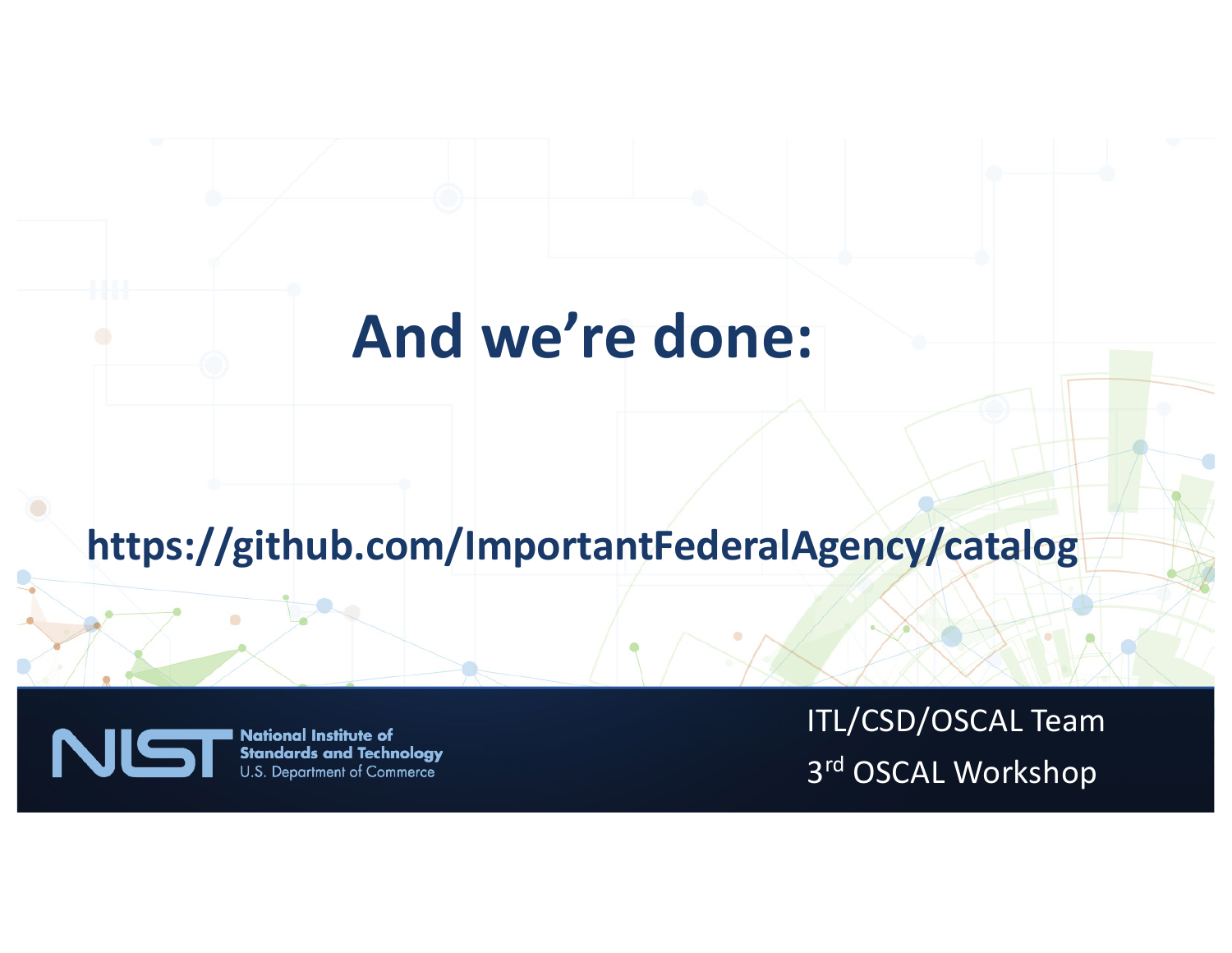# **OK, I'm inspired. What should my org do in the next six months?**

## **Study and experiment with machinereadable OSCAL control catalogs.**



**National Institute of Standards and Technology** U.S. Department of Commerce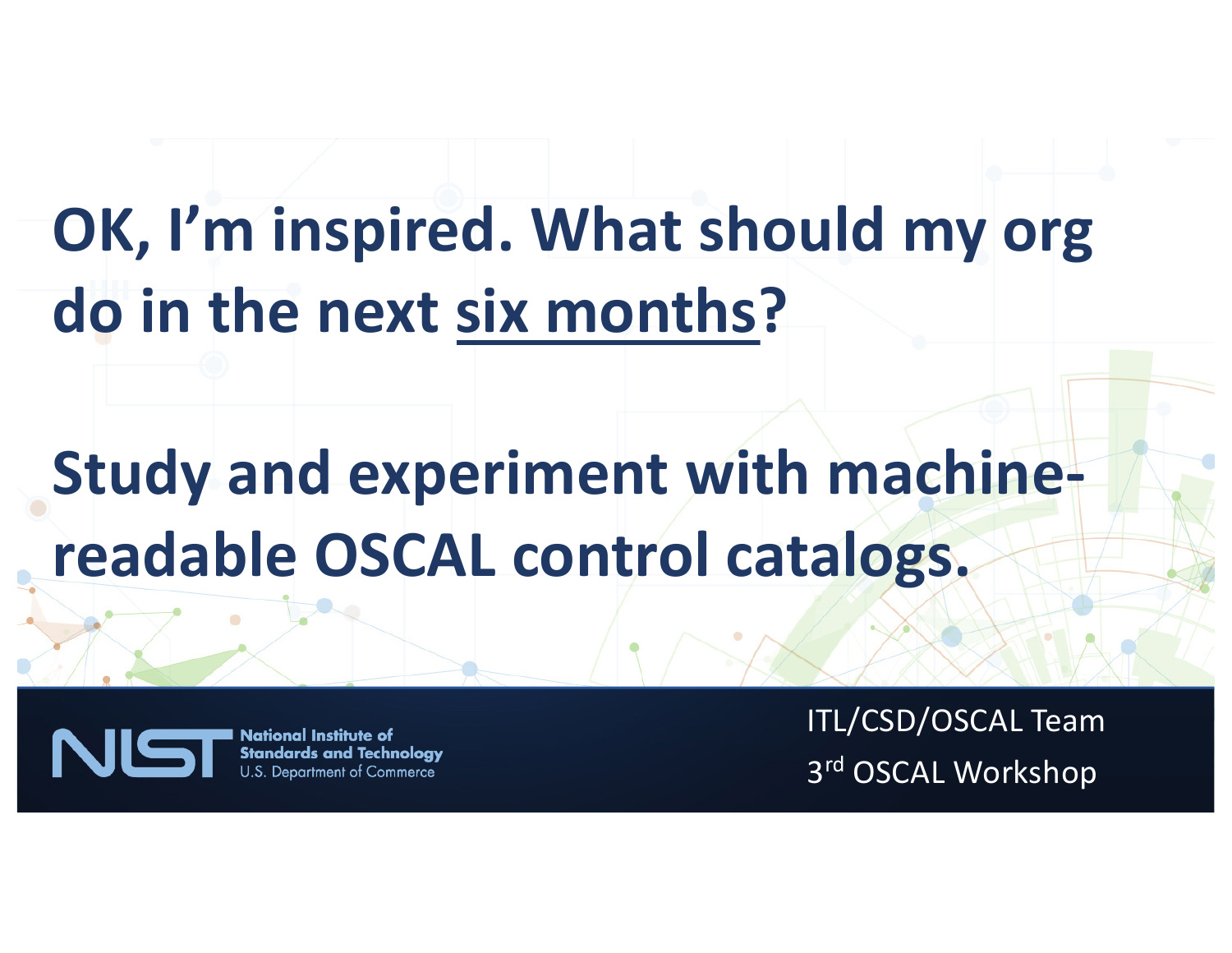# **OK, I'm inspired. What should my org do in one year?**

# **Research the market, RFP, develop, and/or acquire OSCAL catalog management tools.**

**National Institute of** NIS **Standards and Technology** U.S. Department of Commerce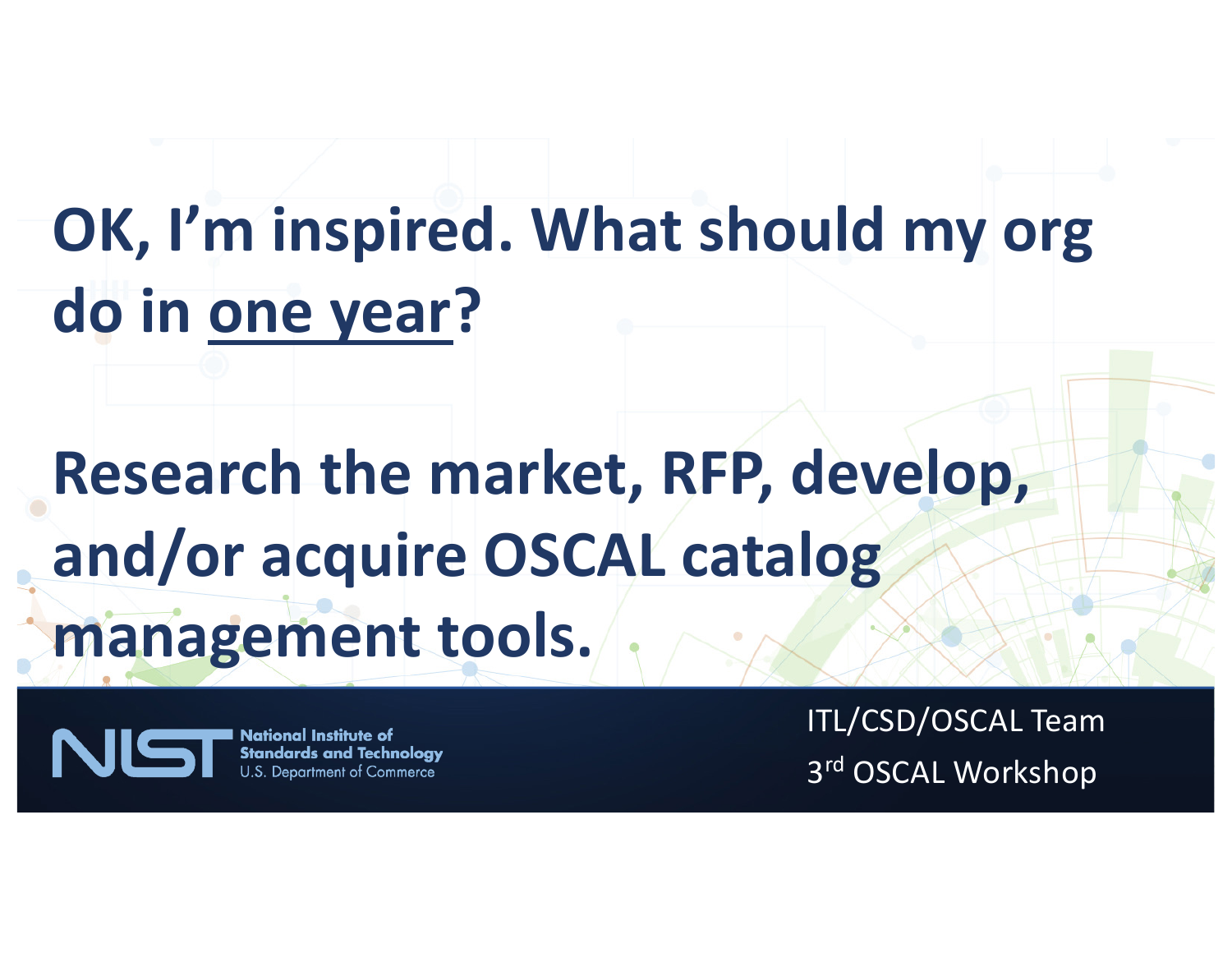# **OK, I'm inspired. What do my org do in two years?**

# **Deploy an OSCAL catalog management tool, pull catalogs from upstream, push changes inside your org.**

**National Institute of** NIE **Standards and Technology U.S. Department of Commerce**